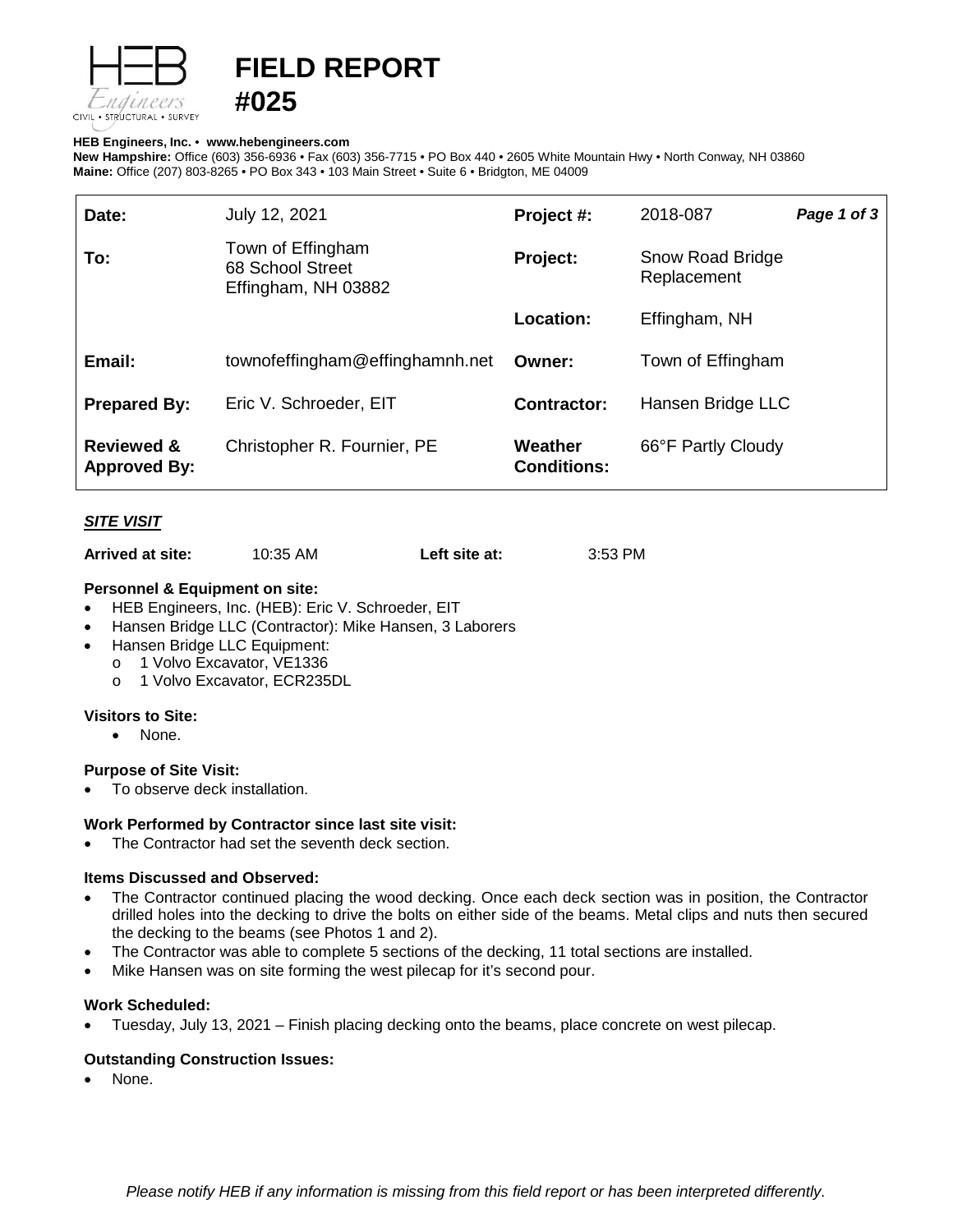*Town of Effingham July 12, 2021 Snow Road Bridge #165/112 over South River, Effingham, NH Field Report #025 HEB Project #2018-087*

#### **Next Observation:**

• Tuesday, July 13, 2021.

#### **Photos:**

• Taken by EVS on July 12, 2021.



Photo 1: Deck section number 10 being placed into position.